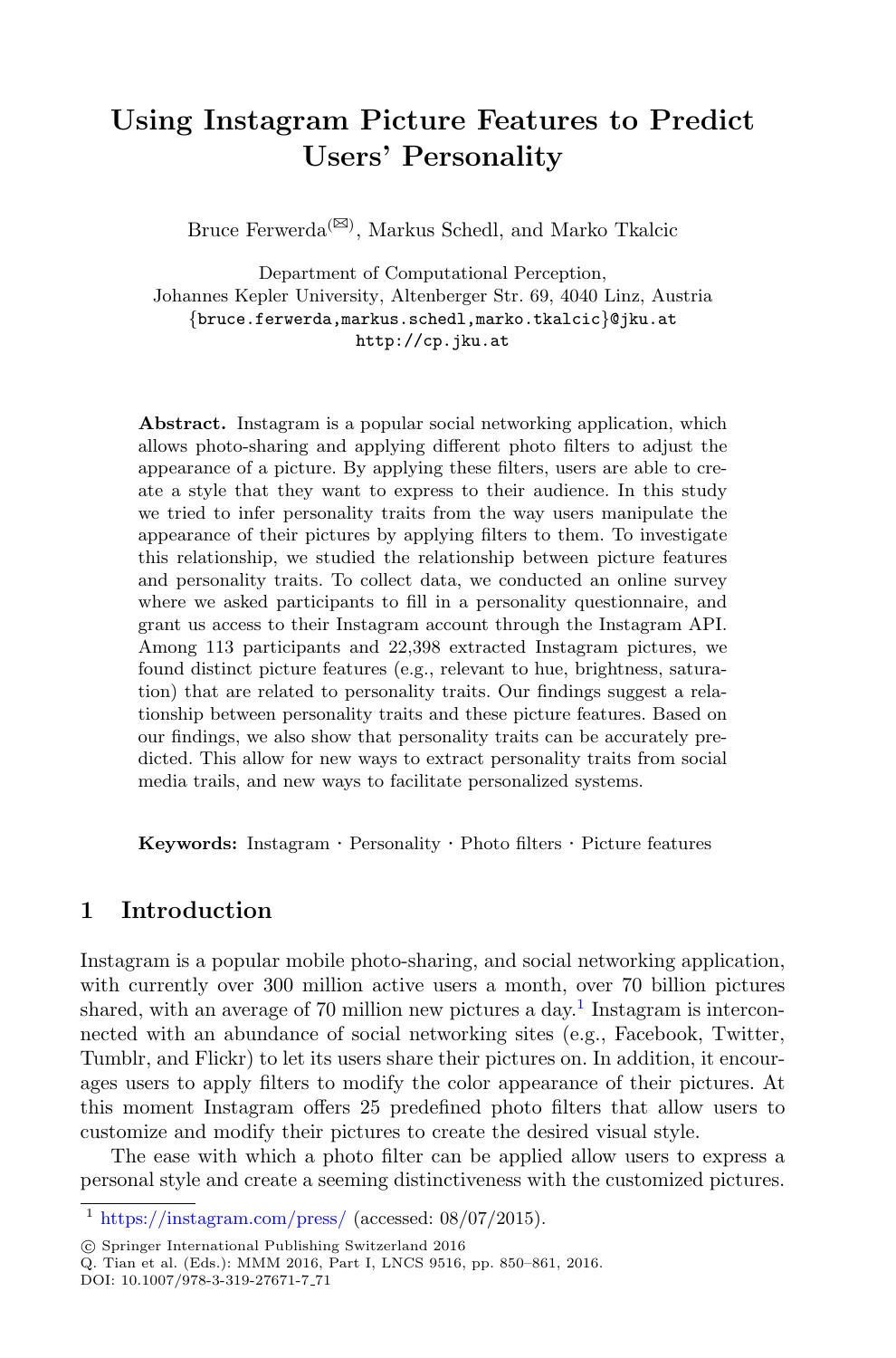Through the shared content and the way of applying filters, users are able to reveal a lot about themselves to their social network. With that, the question arises: What do Instagram pictures tell about the user? Or more specifically: What do Instagram pictures say about the personality of the user?

Personality traits have shown to consist of cues to infer users' behavior, preference, and taste (e.g., [\[9](#page-10-0)[,26](#page-11-0),[28\]](#page-11-1)). Hence, knowing one's personality can provide important information for systems to create a personalized user experience. It can provide systems with estimations about user preferences, and avoid the use of extensive questionnaires or observations.

There is an increasing interest in implement personality in systems (e.g., [\[8](#page-10-1)[,11](#page-10-2),[29\]](#page-11-2)), and the implicit acquisition of personality from online behavior trails (e.g., Facebook [\[2,](#page-10-3)[5](#page-10-4)[,13](#page-10-5)[,24](#page-11-3),[27\]](#page-11-4), Twitter [\[12,](#page-10-6)[25](#page-11-5)], Flickr [\[7](#page-10-7)], video blogs [\[3](#page-10-8)[,4](#page-10-9)]). In this work we join the personality extraction research. We specifically focus on the relationship between the personality of Instagram users and the way they manipulate their pictures by using photo filters, in order to create a visual style.

Our work makes several contributions. We contribute to personality research, by showing relationships between personality traits and the visual style of users' Instagram pictures. Additionally, we contribute to new ways to extract personality from social media (i.e., Instagram). To the best of our knowledge, we are the first to investigate the relationship between personality traits and how users try to create a visual style by applying photo filters.

An online survey was conducted where we: (1) asked participants to fill in the widely used Big Five Inventory (BFI) personality questionnaire, and (2) grant us access to the content of their Instagram account. We extracted 22,398 Instagram pictures of 113 users, and analyzed them on several color-centric picture features (e.g., related to hue, saturation, value). We found distinct correlations between personality traits and picture features, and show that personality can be accurately predicted from the picture features.<sup>[2](#page-1-0)</sup>

In the remainder of the paper we will continue with related work, materials, features, results, discussion, and conclusion.

#### **2 Related Work**

Personality has shown to be an enduring factor that can be related to a person's taste, preference, and interest (e.g., [\[9,](#page-10-0)[26,](#page-11-0)[28](#page-11-1)]). For example, Rawlings and Ciancarelli found relationships between personality traits and music genre preferences [\[26\]](#page-11-0), while Tkalcic et al. found relationships between personality and classical music [\[28](#page-11-1)]. These relationships indicate that personality information can be used to create useful proxy measures for applications to cater to a more personalized service (e.g., [\[8,](#page-10-1)[11,](#page-10-2)[29](#page-11-2)]). For example, Tkalcic et al. propose to use personality to enhance the nearest-neighborhood measurement for overcoming the cold-start problem (i.e., recommending items to new users) in recommender systems [\[29](#page-11-2)]. Ferwerda et al. provide a way to use personality for adjusting the user interface of music applications to fit a user's music browsing style [\[11\]](#page-10-2).

<span id="page-1-0"></span> $2$  Our preliminary results of this work can be found in  $[10]$  $[10]$ .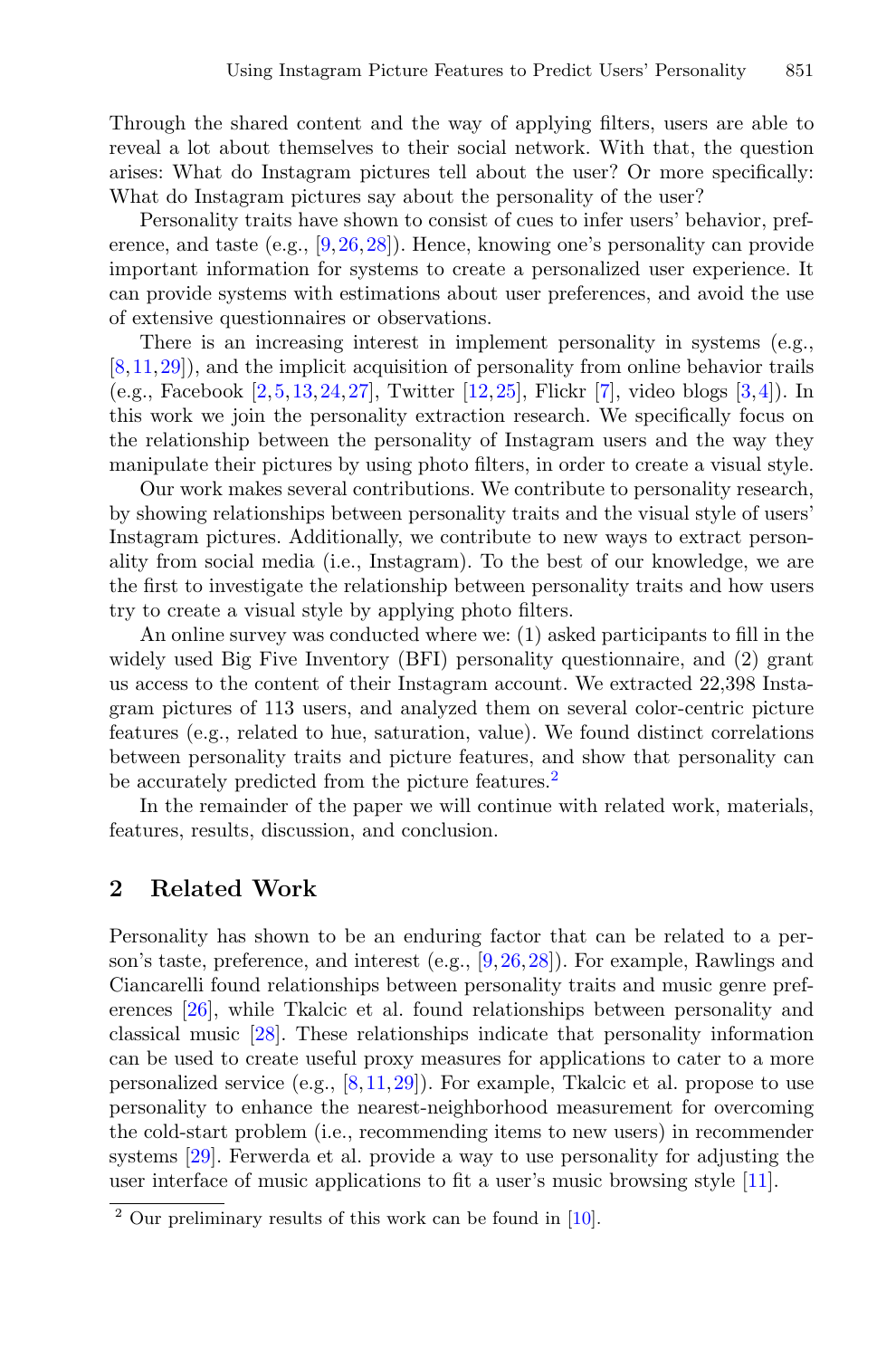In order to measure personality, several models have been developed. The five-factor model (FFM) is the most well known and widely used one in the computing community [\[32](#page-11-6)], and categorizes personality into five general dimensions (traits), that describe personality in terms of: openness to experience, conscientiousness, extraversion, agreeableness, and neuroticism [\[21](#page-11-7)]. However, unless using extensive, and time-consuming questionnaires, acquiring personality traits is still a challenging task.

There is an emergent interest in how to implicitly acquire personality traits based on behavioral data (for an overview see [\[32\]](#page-11-6)). Research has shown it is feasible to compute personality from behavioral data such as mobile phone usage  $(e.g., [6,23])$  $(e.g., [6,23])$  $(e.g., [6,23])$  $(e.g., [6,23])$ , or with acoustic and visual cues through cameras and microphones (e.g., [\[1](#page-10-12),[19,](#page-11-9)[22](#page-11-10)]). With the increasing connectedness of people, recent research has started to focus on personality acquisition from online behavior trails, such as, video blogs (vlogs)  $[3,4]$  $[3,4]$  $[3,4]$ , Facebook behavior (e.g.,  $[2,13,24,27]$  $[2,13,24,27]$  $[2,13,24,27]$  $[2,13,24,27]$  $[2,13,24,27]$ ) and profile pictures  $[5]$ , Twitter behavior (e.g.,  $[12,25]$  $[12,25]$  $[12,25]$ ), and Flickr pictures  $[7]$ .

Little work has been done on personality extraction from pictures. Celli et al. focused on the content of Facebook profile pictures (e.g., facial close-ups, facial expressions, alone or with others) to extract personality [\[5](#page-10-4)]. Other work of Cristani et al. showed that personality can be extracted from the visual features of Flickr pictures [\[7](#page-10-7)]. Flickr attracts a lot of advanced photographers as an image hosting platform, and thereby consist of more serious and higher quality pictures. Instagram, on the other hand, targets snapshot pictures taken with the mobile phone, and puts emphasis on applying predefined filters. The different usage and interactions on Flickr and Instagram attract different audiences, and therefore personality prediction may be based on different cues. As Instagram is known for its photo filters to create certain effects, we decided to focus more on color-properties; how users manipulate their pictures with help of the filters to achieve a certain expression, rather then picture content.

#### **3 Materials**

To investigate the relationship between personality traits and picture features, we asked participants to fill in the 44-item BFI personality questionnaire (5 point Likert scale; Disagree strongly - Agree strongly [\[16\]](#page-11-11)). The questionnaire include questions that aggregate into the five basic personality traits of the FFM. The distribution of each personality trait can be found in Fig. [1.](#page-3-0) Additionally, we asked participants to grant us access to their Instagram account through the Instagram API, in order to crawl their pictures. From hereon, we define the picture-collection term as *all* the Instagram pictures of a single user.

We recruited 126 participants through Amazon Mechanical Turk, a popular recruitment tool for user-experiments [\[18](#page-11-12)]. Participation was restricted to those located in the United States, and also to those with a very good reputa-tion (>95 % HIT approval rate and >1000 HITs approved)<sup>[3](#page-2-0)</sup> to avoid careless

<span id="page-2-0"></span><sup>3</sup> HITs (Human Intelligence Tasks) represent the assignments a user has participated in on Amazon Mechanical Turk prior to this study.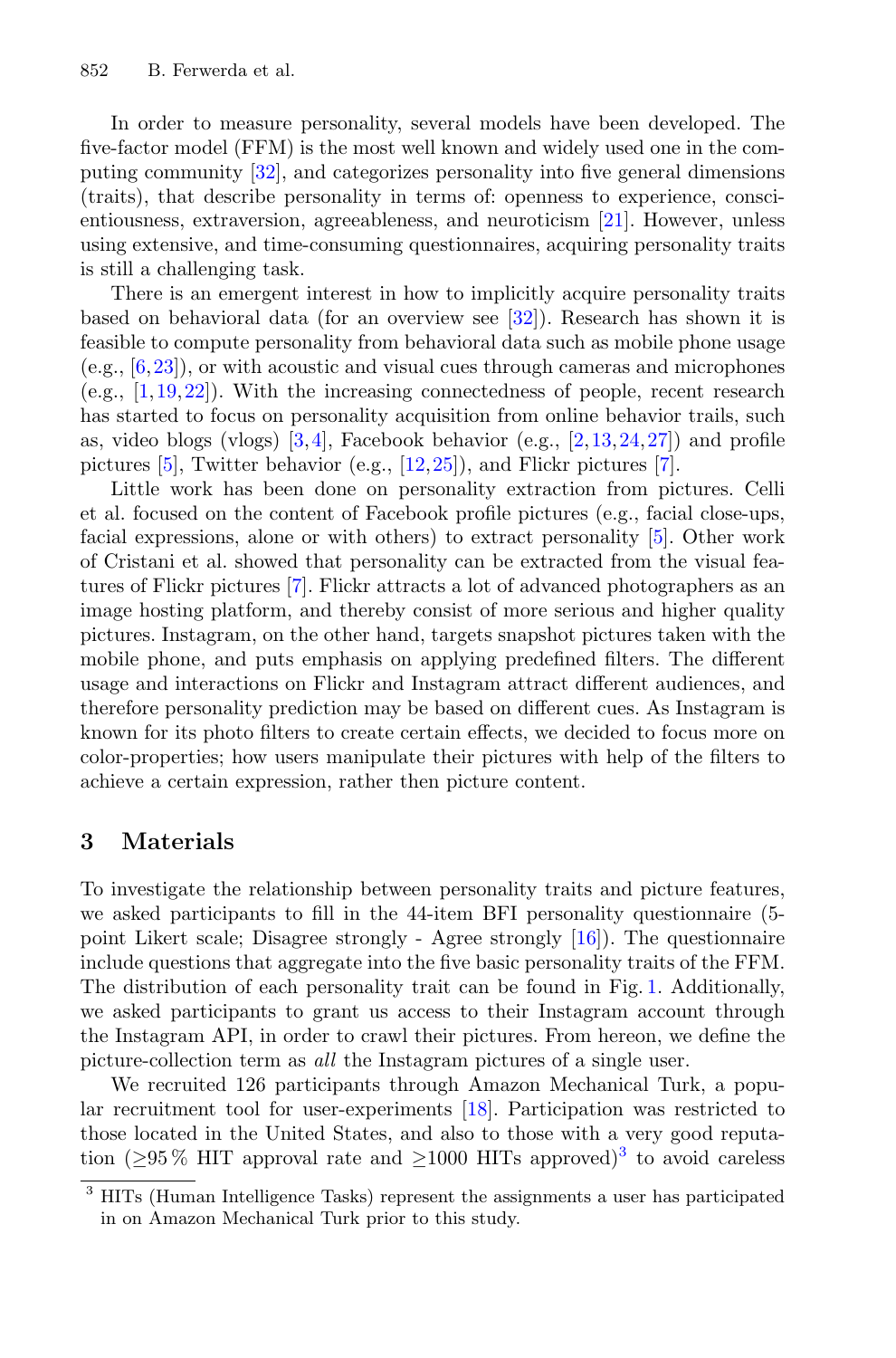

**Fig. 1.** Collected personality distribution for each personality trait.

<span id="page-3-0"></span>contributions. Several comprehension-testing questions were used to filter out fake and careless entries. The Mahalanobis distance was calculated to check for outliers. This left us with 113 completed and valid responses. Age (18–64, median 30) and gender (54 male, 59 female) information indicated an adequate distribution. Pictures of each participant were crawled after the study. This resulted in a total of 22,398 pictures.

#### <span id="page-3-1"></span>**4 Features**

As the goal in this study was to see how Instagram users manipulate their pictures with photo filters, we extracted mainly color related picture features. Based on the assumption that Instagram users' personality is manifested through the way photo filters are applied, a set of features that relate to color were selected based on the work of Machajdik and Hanbury [\[20](#page-11-13)]. For the color-centric features, the color space that is most closely related to the human visual system was selected. That is, the Hue-Saturation-Value (HSV) color space [\[30\]](#page-11-14). The  $H$ parameter describes the hue (i.e., the color quality of each pixel) from orange through yellow, green, blue, violet to red, on a scale from 0 to 1. The S parameter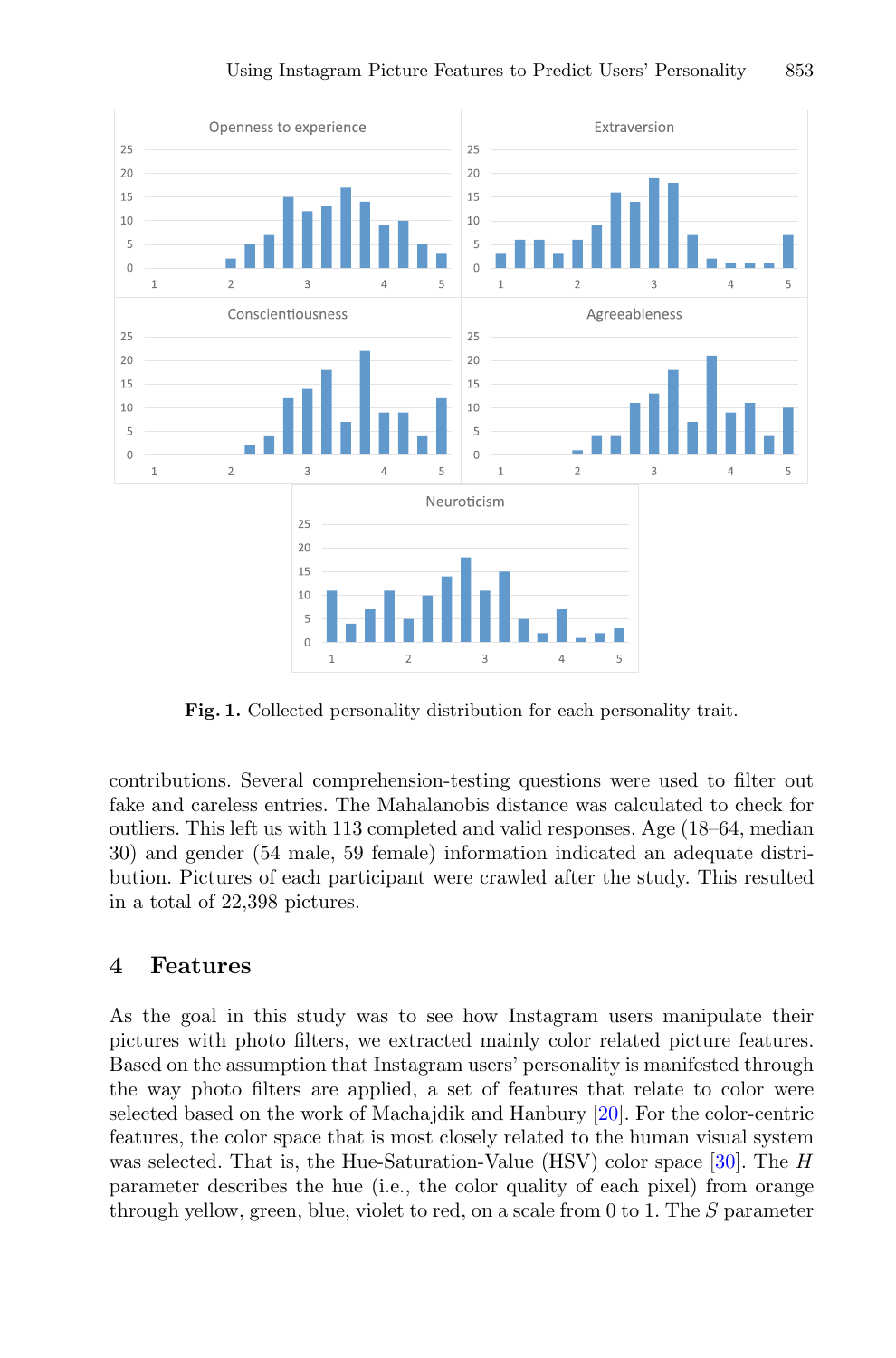describes how saturated the color is. That is, the share of white in a picture (high share of white means low saturation). The parameter  $V$  (value) represents the brightness of the color. Beside the color-centric features, we additionally performed basic picture content analysis, by counting the number of faces and the number of people in each picture.

**Hue-Related Features.** We divided the range of the H parameter into intervals that correspond to the hues: orange, yellow, green, blue, violet, and red. For each of these intervals we counted the number of pixels in an image that fall into this interval and divided it with the number of all pixels in the image. This yielded the share of the image surface that a hue covers.

Furthermore, we merged the cold colors (i.e., green, blue violet) and the warm colors (i.e., orange, red, yellow) into the respective shares across an image. On a user level, the features: orange, yellow, green, blue, violet, red, warm and cold, are the average values of the color shares among all the pictures of a user.

**Saturation-Related Features.** For each picture we calculated the average saturation and the variance. Images with low average saturation tend to be bleak and colorless, while pictures with high saturation have more vivid colors. Pictures with a high saturation variance tend to have both bleak and vivid colors. Here, we also divided the saturation axis into three equally spaced intervals and calculated the share of pixels that fall into each interval (low, mid, and high saturation). Pictures that have a high value in the *low saturation* tend to have more bleak colors, those with a high value in the *mid saturation* feature tend to have neither bleak nor vivid colors, and those that have a high value in the *high saturation* feature tend to have vivid colors across most of the image area.

**Value-Related Features**. For each image we calculated the average value (*value mean*) and variance (*value variance*) across all the pixels in the image. These features represent how light or dark a picture is and how much contrast it reveals, respectively. Pictures that have a high variance tend to have both dark and light areas, whereas pictures with a low variance tend to be equally bright across the image. Furthermore, we divided the value axis into three equally spaced intervals and counted the share of pixels that fall into each of these intervals (*value low, mid, and high*).

**Pleasure-Arousal-Dominance (PAD).** As the filters Instagram users can apply to their pictures, are intended to create certain expressions, we adopted the PAD model of Valdez and Merhabian [\[31](#page-11-15)], which contains general rules of the expression of pleasure, arousal, and dominance in a picture, and models these as a combination of brightness (value) and saturation levels:

- 1. Pleasure  $= .69$  Value  $+ .22$  Saturation
- 2. Arousal  $= -0.31$  Value  $+0.60$  Saturation
- 3. Dominance  $= -.76$  Value  $+ .32$  Saturation

**Content-Based Features.** In addition to the color-centric features, we computed two extra features for each user: (1) the average number of human faces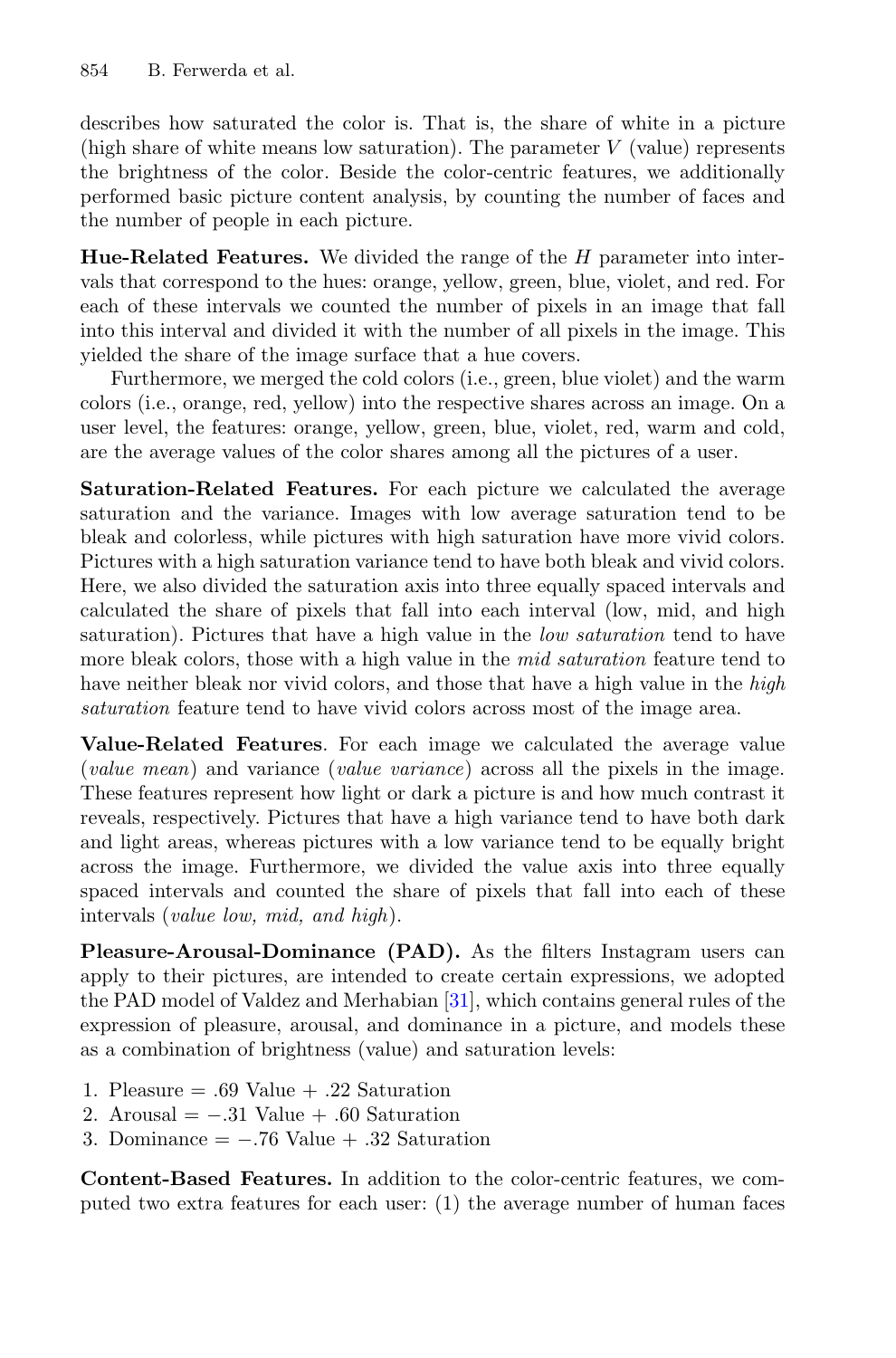across all the images of a user, and (2) the average number of full people bodies across all the images of a user.

To extract the number of faces in a picture, we used the Viola-Jones algorithm [\[33](#page-11-16)]. We trained the algorithm to recognize the number of faces in an image, by using the Haar-like features and the AdaBoost classifier. For extracting the number of full bodies we used the Histogram of Oriented Gradient (HOG) features with a Support Vector Machine (SVM) classifier. To achieve this, we employed Matlab's Computer Vision System Toolbox.<sup>[4](#page-5-0)</sup>

### **5 Results**

We divided the results section into two parts: the first part discusses the correlations we found, and the second part we discuss our personality regressor to predict personality traits based on the picture features.

#### **5.1 Correlations**

Although the main goal of this study was to investigate the relationship between personality and picture features, we decided to explore whether we could find correlations with personality and the usage of certain filters. We shortly discuss our results on the latter, and then continue with the correlations of the picture features.

**Instagram Filters.** Besides crawling the pictures, we also crawled descriptives about the filters each participant applied to their pictures, in order to explore whether certain personality traits are related to a more frequent use of some filters. Of the collected 22,398 pictures from 113 participants, 1487 unique filters were applied in total (this also include the "Normal" filter which means that no filter is applied). This brings that on average participants use 13 (13.15) different photo-filters to the pictures they upload to their picture-collection. Given that Instagram offers 25 different filters to apply, participants seem to use a whole range of filters. This is not so surprising, as the result of applying a filter depends on how the original picture looks like. So it is possible that the visual characteristics of a picture is eventually the same, but achieved by using different filters.

With using Pearson's correlation  $(r \in [-1,1])$  to indicate the linear relationship between personality and photo filters, we found the following correlations: a positive correlation between the conscientiousness personality traits and the "Kelvin" filter ( $r = .203$ ,  $p = .044$ ), a negative correlation between the agreeableness personality trait, the "Crema"  $(r = -.205, p = .042)$  and the "Gotham"  $(r = -.204, p = .042)$  filter. Additionally, we found a positive correlation between the neuroticism personality traits and the "Hudson" ( $r = .224$ ,  $p = .026$ ) filter. These results imply that in general conscientiousness participants make more use

<span id="page-5-0"></span><sup>4</sup> [http://www.mathworks.com/help/vision/index.html.](http://www.mathworks.com/help/vision/index.html)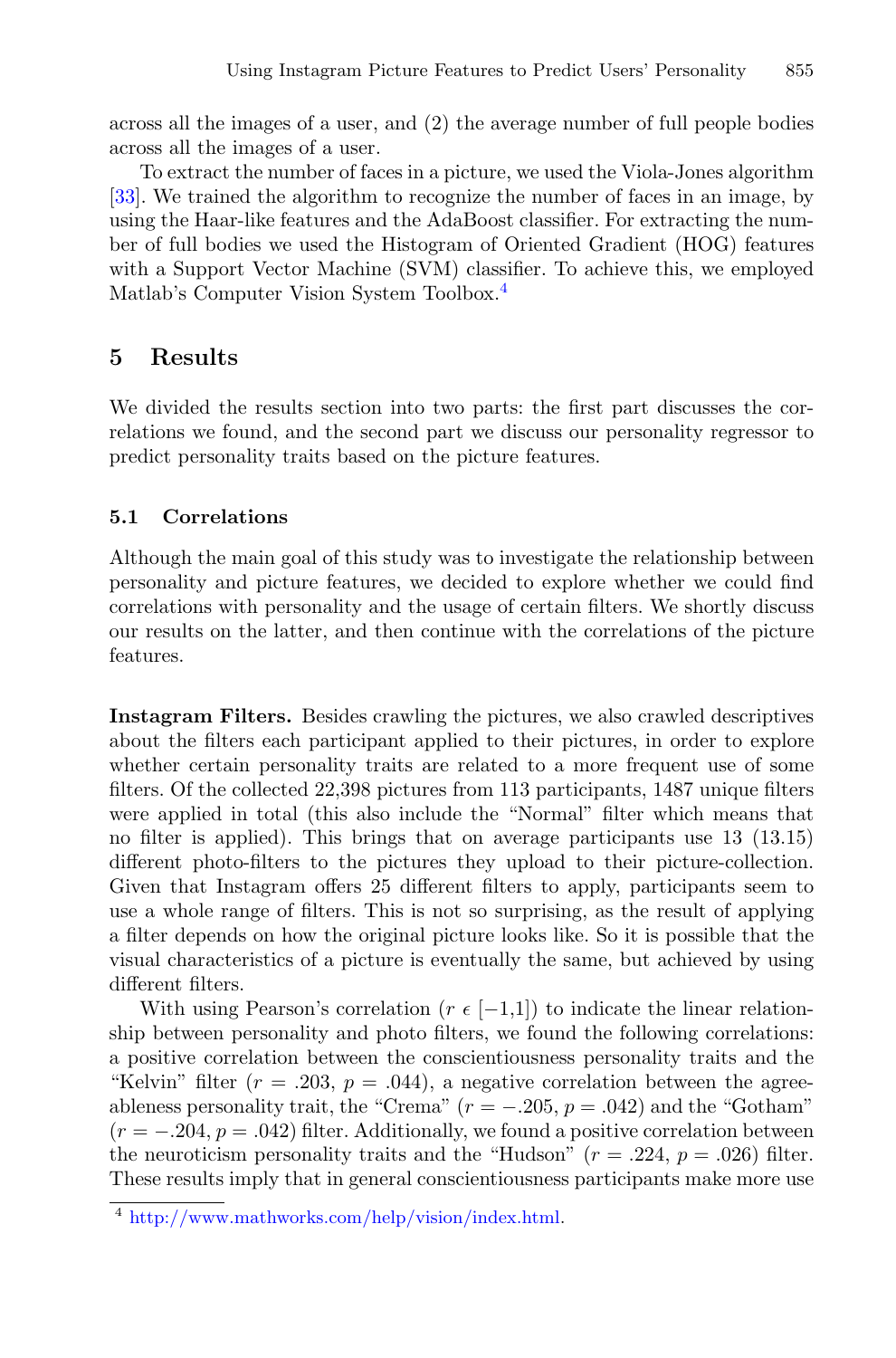of the Kelvin filter, agreeable participants used less the Crema and Gotham filter, and neurotic participants applied more the Hudson filter. Besides these four significant correlations, there were no statistical significant correlations found with the remaining 21 photo filters. Given the low number of significant correlations that we found, and that the applied filter does not tell anything about how the end result looks like, we decided to not further pursue this direction, and continue our analyses focusing on the picture features.

**Picture Features.** For each picture from a crawled picture-collection (i.e., all the pictures of a participant's Instagram account), we extracted all the features that are described in Sect. [4](#page-3-1) (Features). As the features in participants' picturecollection show a normal distribution, we calculated mean values for each feature to create a measurement of central tendency, to represent the whole picturecollection of each participant. The mean values of the features were used to calculate the correlation matrix (see Table [1\)](#page-7-0). Pearson's correlation  $(r \in [-1,1])$ is reported to indicate the linear relationship between personality and picture features. The correlation matrix shows several features related with personality traits.<sup>[5](#page-6-0)</sup> We discuss the results related to each personality trait below.

**Openness to Experience:** Openness to experience was found to correlate with the *saturation mean*. This indicates that the pictures of open participants consist of more saturated, vivid colors. We also observed a positive correlation with the feature *saturation variance*, which means that open participants share pictures that have both vivid and bleak colors. Furthermore, a negative correlation with the feature *value mean* was found, indicating that open participants tend to share pictures that are low on brightness. This was further confirmed by the positive correlation on *brightness low*, and the negative correlation on *value high*. These correlations show that the pictures of open participants show more dark areas, and less bright areas. Also, a correlation was observed for the warm and cold features. Pictures of more open participants contained less warm colors (i.e., red, orange), but more cold colors (i.e., blue, green). Also, their pictures tend to express less *pleasure*, but more *arousal* and *dominance*. Additionally, their pictures consist in general of fewer faces and people.

**Conscientiousness:** A positive correlation was found between the *saturation variance* feature and conscientiousness. This indicates that conscientious participants more frequently shared pictures consisting of bleak and vivid colors.

**Extraversion:** We found correlations between the picture features and extraversion. Extraverts tend to create pictures with less *red* and *orange*, but with more *green* and *blue* tones. Additionally, their pictures tend to be darker (*brightness low*), but consist of both vivid and bleak colors (*saturation variance*). Also the emotion that the pictures of extraverts consist, are low on *pleasure*, but high on *dominance*.

<span id="page-6-0"></span><sup>5</sup> The magnitude of the correlations are commonly found in relationships between personality traits and social media trails  $(e.g., [2, 12, 13, 24, 25, 27])$  $(e.g., [2, 12, 13, 24, 25, 27])$  $(e.g., [2, 12, 13, 24, 25, 27])$  $(e.g., [2, 12, 13, 24, 25, 27])$  $(e.g., [2, 12, 13, 24, 25, 27])$  $(e.g., [2, 12, 13, 24, 25, 27])$  $(e.g., [2, 12, 13, 24, 25, 27])$  $(e.g., [2, 12, 13, 24, 25, 27])$  $(e.g., [2, 12, 13, 24, 25, 27])$ .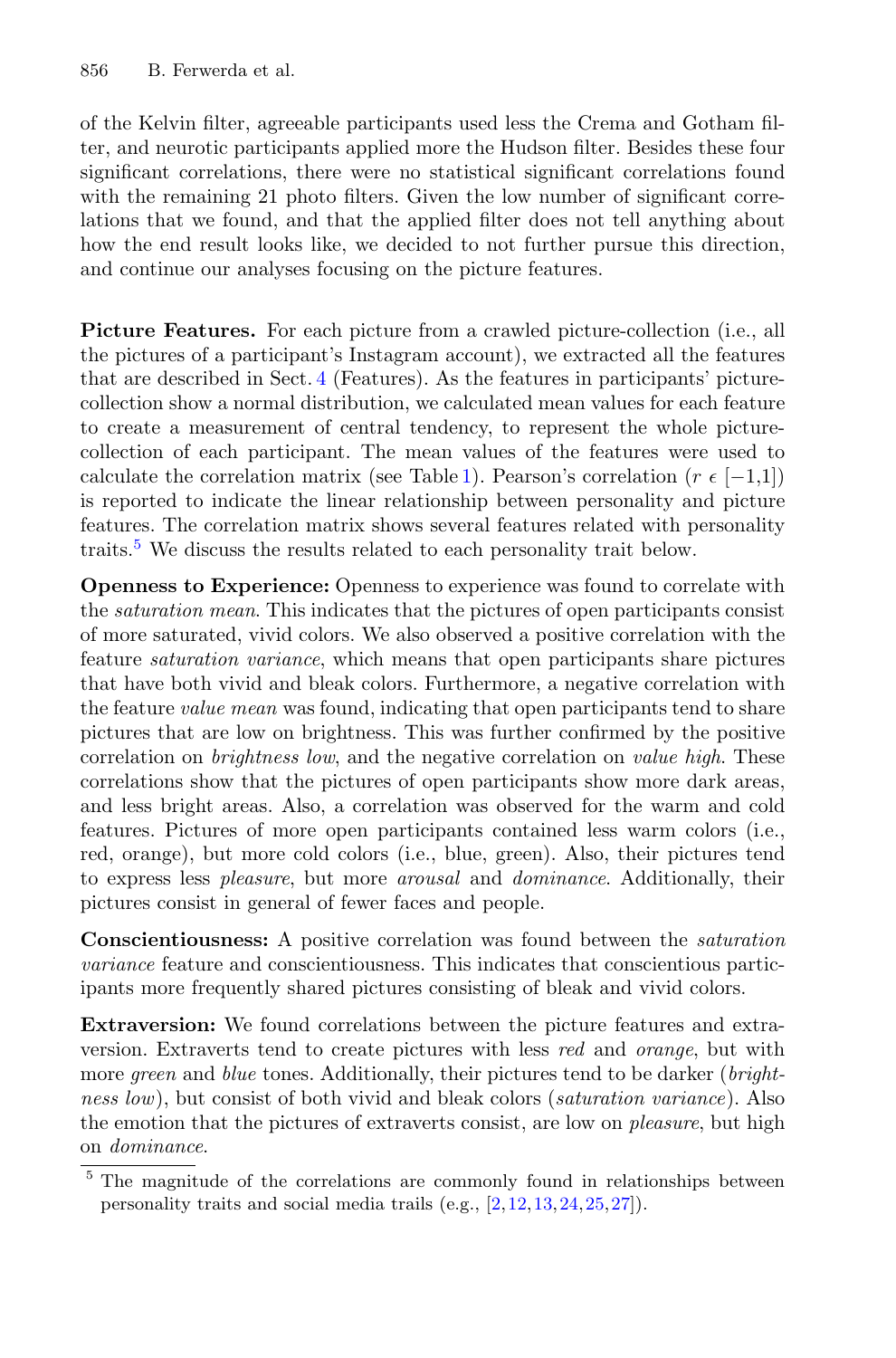|                                                                             | $\Omega$                           | $\rm C$          | E                     | A              | N                                 |
|-----------------------------------------------------------------------------|------------------------------------|------------------|-----------------------|----------------|-----------------------------------|
| Red                                                                         | $-0.06$                            | 0.02             | $-0.17$ ^             | $-0.05$        | 0.03                              |
| Green                                                                       | $0.17^\circ$                       | 0.14             | $0.23^{\sim}$         | 0.03           | $-0.12$                           |
| Blue                                                                        | $-0.01$                            | $\overline{0}$   | $\mathbf{0.17}^\circ$ | $0.02\,$       | $-0.01$                           |
| Yellow                                                                      | 0.01                               | 0.04             | 0.01                  | 0.14           | $-0.07$                           |
| Orange                                                                      | $-0.03$                            | $-0.07$          | $-0.16$               | $-0.02$        | 0.06                              |
| Violet                                                                      | $\overline{0}$                     | $-0.06$          | $-0.09$               | $-0.07$        | 0.06                              |
| Saturation mean                                                             | $\mathbf{0.16}^\circ$              | 0.06             | 0.03                  | $-0.04$        | $\Omega$                          |
| Saturation variance                                                         | $0.20^{\circ\circ}$                | $0.16^{\degree}$ | $0.19^{\circ\circ}$   | 0.10           | $-0.05$                           |
| Saturation low                                                              | $-0.08$                            | $-0.02$          | 0.02                  | 0.07           | 0.01                              |
| Saturation mid                                                              | 0.08                               | $-0.09$          | 0.02                  | 0.07           | 0.01                              |
| Saturation high                                                             | 0.13                               | 0.10             | 0.04                  | $-0.01$        | 0.01                              |
| Value mean                                                                  | $\mathbf{-0.25^*}$                 | $-0.10$          | $-0.19$ ^             | $-0.07$        | $0.22^{\scriptscriptstyle\wedge}$ |
| Value variance                                                              | 0.06                               | $\theta$         | $\overline{0}$        | $-0.07$        | 0.05                              |
| Value low                                                                   | $0.28**$                           | 0.09             | $0.16^$               | $-0.05$        | $-0.16^{\circ}$                   |
| Value mid                                                                   | $-0.09$                            | 0.06             | 0.04                  | $0.15^{\circ}$ | $-0.06$                           |
| Value high                                                                  | $-0.20^{\scriptscriptstyle\wedge}$ | $-0.12$          | $-0.18$ ^             | $-0.08$        | $0.21^{\circ}$                    |
| Warm                                                                        | $-0.05^{\sim}$                     | $-0.04$          | $-0.20$               | $\overline{0}$ | 0.03                              |
| Cold                                                                        | $0.05^{\tiny \wedge}$              | 0.04             | 0.20                  | $\theta$       | $-0.03$                           |
| Pleasure                                                                    | $-0.19^{\sim}$                     | $-0.08$          | $-0.18$ ^             | $-0.09$        | $0.22^{\sim}$                     |
| Arousal                                                                     | $0.23*$                            | 0.09             | 0.10                  | $\overline{0}$ | $-0.08$                           |
| Dominance                                                                   | $0.28**$                           | 0.11             | $0.17^\circ$          | 0.05           | $-0.18$ ^^                        |
| $\#$ of faces                                                               | $-0.16^{\circ}$                    | 0.03             | 0.11                  | $-0.11$        | $-0.03$                           |
| $#$ of people                                                               | $-0.22^{\sim}$                     | $-0.05$          | $-0.07$               | $-0.01$        | 0.07                              |
| Note $\hat{n}$ / 0.1 $\hat{n}$<br>$05 \cdot n \times 01$<br>$***n \geq 001$ |                                    |                  |                       |                |                                   |

<span id="page-7-0"></span>**Table 1.** Correlation Matrix of the picture features against the personality traits: (O)penness, (C)onscientiousness, (E)xtraversion, (A)greeableness, (N)euroticism.

Note.  $p < 0.1, \degree p < .05, \degree p < .01, \degree p < .001$ 

**Agreeableness:** A positive correlation was found between agreeableness and the *brightness mid* feature. This means that the pictures of agreeable participants do not show emphasized bright or dark areas, but are more in between.

**Neuroticism:** A correlation was found on *value mean*, *value low*, and *value high*. The positive correlation with *value mean* indicate that participants scoring higher on the neurotic trait tend to share pictures that are high on brightness. This is also reflected in the *value low* (negative correlation) and *value high* (positive correlation) features. Additionally, correlations were found in the emotion expression of the pictures of extraverts. Result show that they adjust their pictures to express more pleasure but less dominance.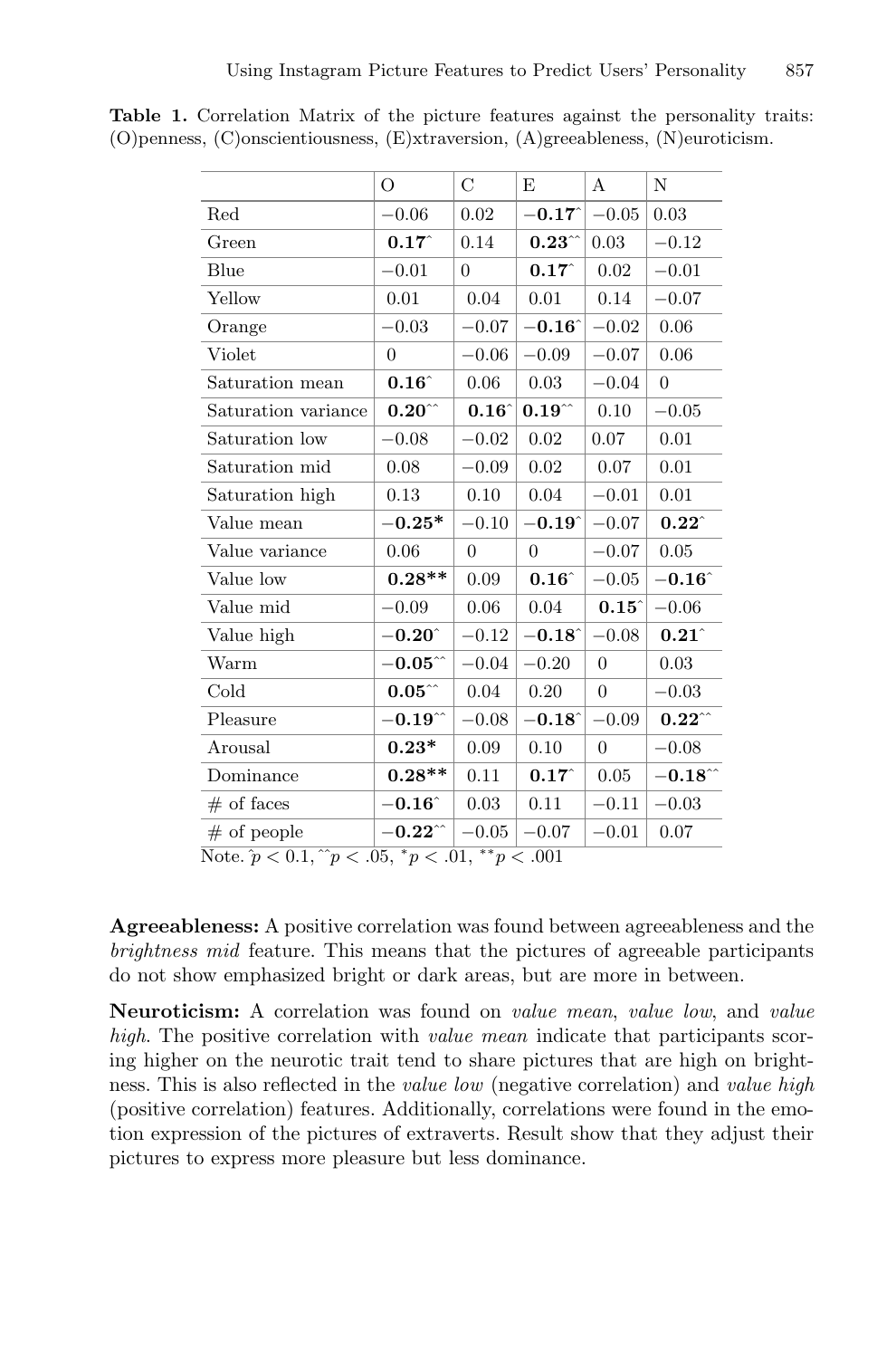#### **5.2 Personality Regressor**

Given the correlations that were found, we developed a personality regressor based on the features reported in Table [1.](#page-7-0) As prior work on prediction personality traits from Twitter behavior uses the same method of analyses [\[25\]](#page-11-5), we compare our performance against their results. We trained our predictive model with several classifiers in Weka, with a 10-fold cross-validation with 10 iterations. For each classifier we used, we report the *root-mean-square error* (RMSE) in Table [2,](#page-8-0) to indicate the root mean square difference between predicted and observed values. The RMSE of each personality trait relates to the [\[1,](#page-10-12)[5\]](#page-10-4) score scale.

<span id="page-8-0"></span>**Table 2.** Comparison of different classifiers to predict personality prediction compared to prior work of Quercia et al. [\[25](#page-11-5)]. Numbers in bold represent the results that outperform prior work. Root-mean-square error  $(RMSE)$  is reported  $([1,5])$  $([1,5])$  $([1,5])$  $([1,5])$ .

|                        | RMSE             |         |       |                     |  |
|------------------------|------------------|---------|-------|---------------------|--|
| Personality traits     | Radial basis     | Random  | M5    | M5 rules            |  |
|                        | function network | forests | rules | Quercia et al. [25] |  |
| Openness to experience | 0.68             | 0.71    | 0.77  | 0.69                |  |
| Conscientiousness      | 0.66             | 0.67    | 0.73  | 0.76                |  |
| Extraversion           | 0.90             | 0.95    | 0.96  | 0.88                |  |
| Agreeableness          | 0.69             | 0.71    | 0.78  | 0.79                |  |
| Neuroticism            | 0.95             | 1.01    | 0.97  | 0.85                |  |

In line with prior work of Quercia et al. [\[25](#page-11-5)], we started to train our predictive model with the *M5' rules* [\[34](#page-11-17)]. Although our results do not outperform prior work on most facets, we do find similar trends: extraversion and neuroticism are the hardest personality traits to predict. As applying M5' rules did not result in any improvement, we applied the *random forests* classifier. Random forests are known to have a reasonable performance when the features consist of high amounts of noise [\[15\]](#page-10-13). The results show slight improvement over M5' rules in general, but for the neuroticism personality trait, the prediction got worse. Finally, we tried using the radial basis function (RBF) network, which is a neural network that has shown to work well on smaller datasets [\[17](#page-11-18)]. Results show that the RBF network outperforms the M5' rules, as well as the random forest classifier. Compared to prior work, the RBF network outperforms prediction of openness to experience, conscientiousness, and agreeableness. Also with the RBF network, predictions is most difficult for extraversion and neuroticism. Although we do not outperform prior work on extraversion and conscientiousness, our results do not differ much. In general, we show that with picture features we can achieve better personality prediction than prior work on Twitter data.

## **6 Discussion**

We found Instagram picture features to be correlated with personality. A summary and interpretation of the picture features can be found in Table [3.](#page-9-0) We found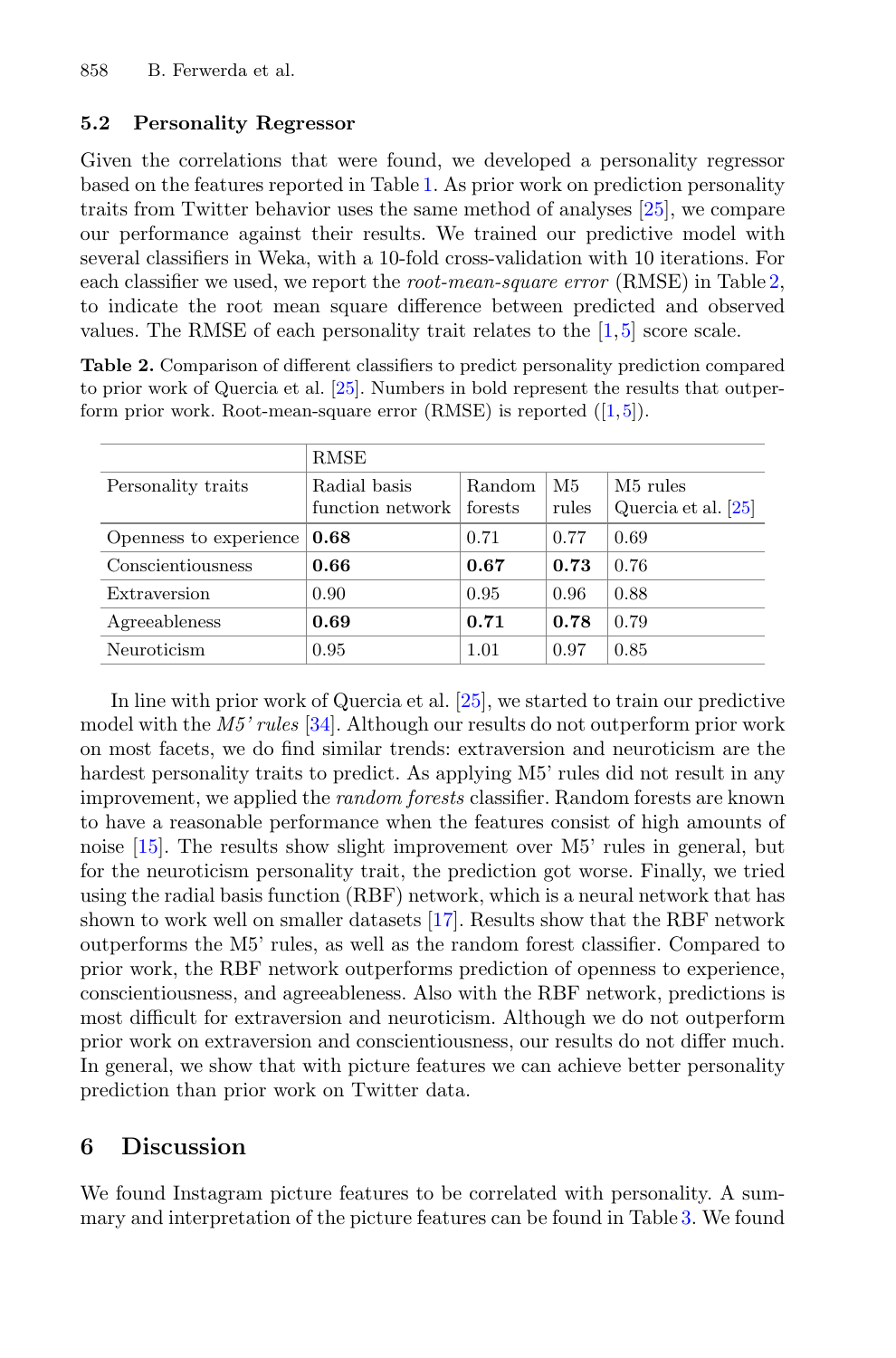| Personality            | Picture properties                                                                                       |
|------------------------|----------------------------------------------------------------------------------------------------------|
| Openness to experience | More green tones, lower in brightness, higher in saturation,<br>more cold colors, fewer faces and people |
| Conscientiousness      | Mix of saturated and unsaturated colors                                                                  |
| Extraversion           | More green and blue tones, lower in brightness, mix of<br>saturated and unsaturated colors               |
| Agreeableness          | Fewer dark and bright areas                                                                              |
| Neuroticism            | Higher in brightness                                                                                     |

<span id="page-9-0"></span>**Table 3.** Interpretation and summary of the correlations found between personality traits and picture properties. The properties apply for the pictures of participants who score high in the respective personality trait.

that most correlations appear in the openness to experience personality trait. Even though, less and weaker correlations were found for the other personality traits, we were still able to observe distinct correlations.

Based on the identified correlations between personality and picture features, we created a personality regressor. The results that we achieved with our prediction model show that personality can be accurately predicted from picture features on Instagram. The results of the personality regressor show similar patterns as prior work on personality extraction from social media (i.e., Twitter) [\[25\]](#page-11-5), and were able to outperform in predicting most of the personality traits. We found that the easiest and most successful prediction are for the openness to experience, conscientiousness, and agreeableness personality traits, whereas the more difficult traits are extraversion and neuroticism.

## **7 Future Work and Limitations**

Our study contains limitations that need to be considered. Although we were able to obtain a fair amount of Instagram pictures  $(n = 22,398)$ , our personality measurement was limited to 113 participants. Given that we only had personality information of 113 participants to find relationships with picture features, results would benefit from a bigger sample size.

In this study we solely focused on participants based in the United States. However, color interpretation and meaning could be influenced by cultural factors. Therefore, cultures could engage in different behavior of picture taking [\[14\]](#page-10-14) and applying filters. Future work should address this. Furthermore, we decided to mainly focus on the color-centric features of the pictures we crawled, as Instagram's main focus is on applying photo filters. However, content analyses of the pictures would be an interesting next step to conduct.

## **8 Conclusion**

With this study we show that personality of Instagram users can be accurately predicted from color-centric features of the pictures they post. Being able to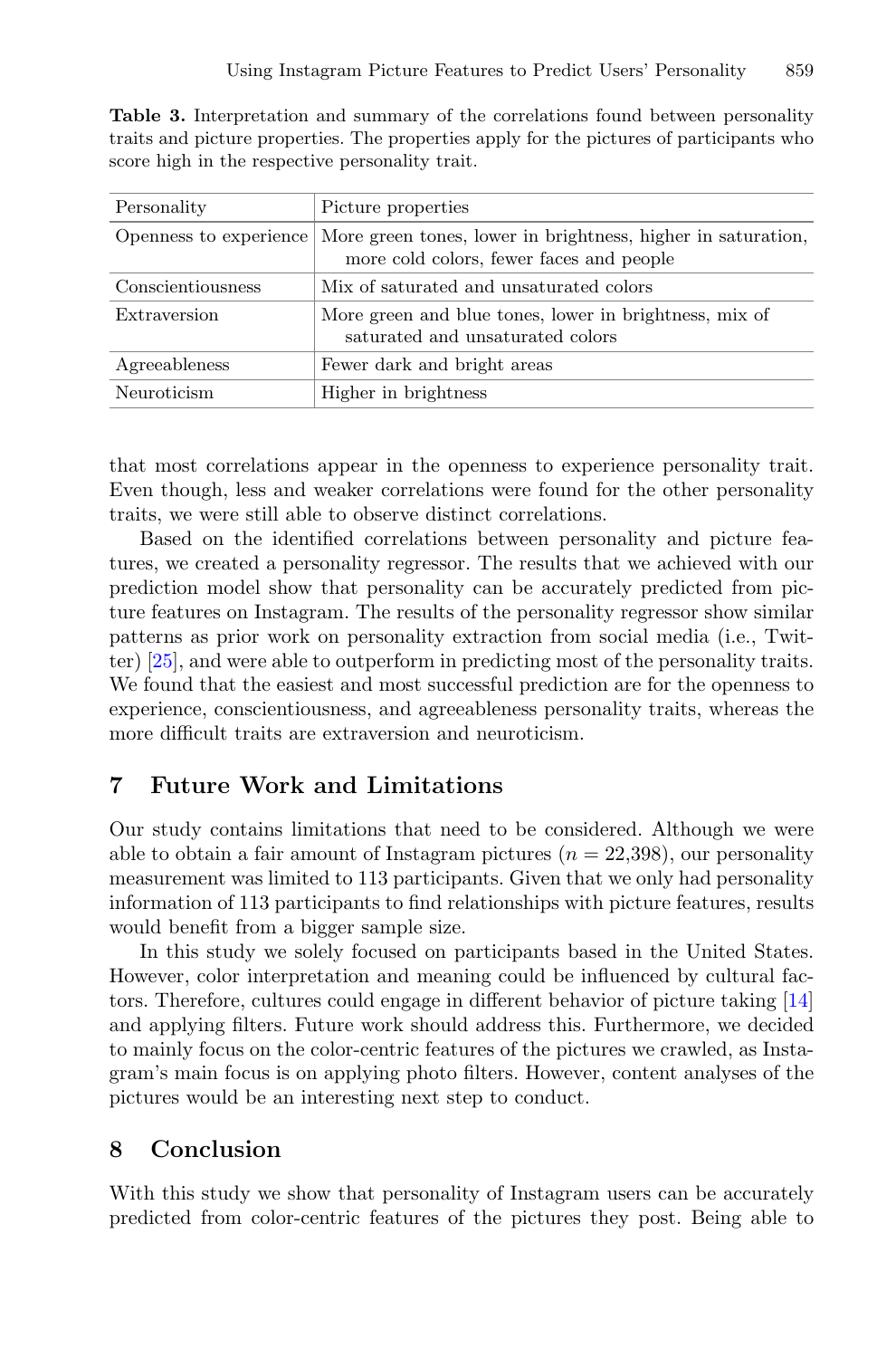implicitly extract personality from social media trails, gives possibilities to facilitate systems in order to provide a personalized experience. For example, it can help recommender systems to overcome the cold-start problem.

**Acknowledgments.** This research is supported by the Austrian Science Fund (FWF): P25655; and by the EU FP7/'13-'16 through the PHENICX project, grant agreement no. 601166.

## <span id="page-10-12"></span>**References**

- 1. Aran, O., Gatica-Perez, D.: Cross-domain personality prediction: from video blogs to small group meetings. In: Proceedings of the 15th ACM on International Conference on Multimodal Interaction, pp. 127–130. ACM (2013)
- <span id="page-10-3"></span>2. Back, M.D., Stopfer, J.M., Vazire, S., Gaddis, S., Schmukle, S.C., Egloff, B., Gosling, S.D.: Facebook profiles reflect actual personality, not self-idealization. Psychol. Sci. **21**, 372–374 (2010)
- <span id="page-10-8"></span>3. Biel, J.I., Aran, O., Gatica-Perez, D.: You are known by how you vlog: personality impressions and nonverbal behavior in youtube. In: ICWSM. Citeseer (2011)
- <span id="page-10-9"></span>4. Biel, J.I., Gatica-Perez, D.: The youtube lens: crowdsourced personality impressions and audiovisual analysis of vlogs. IEEE Trans. Multimedia **15**(1), 41–55 (2013)
- <span id="page-10-4"></span>5. Celli, F., Bruni, E., Lepri, B.: Automatic personality and interaction style recognition from facebook profile pictures. In: Proceedings of the ACM International Conference on Multimedia, pp. 1101–1104. ACM (2014)
- <span id="page-10-11"></span>6. Chittaranjan, G., Blom, J., Gatica-Perez, D.: Mining large-scale smartphone data for personality studies. Pers. Ubiquit. Comput. **17**(3), 433–450 (2013)
- <span id="page-10-7"></span>7. Cristani, M., Vinciarelli, A., Segalin, C., Perina, A.: Unveiling the multimedia unconscious: implicit cognitive processes and multimedia content analysis. In: Proceedings of the 21st ACM International Conference on Multimedia (2013)
- <span id="page-10-1"></span>8. Ferwerda, B., Schedl, M.: Enhancing music recommender systems with personality information and emotional states: a proposal. In: Proceedings of the EMPIRE Workshop (2014)
- 9. Ferwerda, B., Schedl, M., Tkalcic, M.: Personality & emotional states: understanding users' music listening needs. In: UMAP 2015 Extended Proceedings (2015)
- <span id="page-10-10"></span><span id="page-10-0"></span>10. Ferwerda, B., Schedl, M., Tkalcic, M.: Predicting personality traits with instagram pictures. In: Proceedings of the 3rd Workshop on Emotions and Personality in Personalized Systems 2015, pp. 7–10. ACM (2015)
- <span id="page-10-2"></span>11. Ferwerda, B., Yang, E., Schedl, M., Tkalcic, M.: Personality traits predict music taxonomy preferences. In: CHI 2015 Extended Abstracts. ACM (2015)
- <span id="page-10-6"></span>12. Golbeck, J., Robles, C., Edmondson, M., Turner, K.: Predicting personality from twitter. In: IEEE Third Conference on Social Computing, pp. 149–156 (2011)
- <span id="page-10-5"></span>13. Gosling, S.D., Gaddis, S., Vazire, S., et al.: Personality impressions based on facebook profiles. In: ICWSM (2007)
- <span id="page-10-14"></span>14. Huang, C.M., Park, D.: Cultural influences on facebook photographs. Int. J. Psychol. **48**(3), 334–343 (2013)
- <span id="page-10-13"></span>15. Humston, E.M., Knowles, J.D., McShea, A., Synovec, R.E.: Quantitative assessment of moisture damage for cacao bean quality using two-dimensional gas chromatography combined with time-of-flight mass spectrometry and chemometrics. J. Chromatogr. A **1217**(12), 1963–1970 (2010)